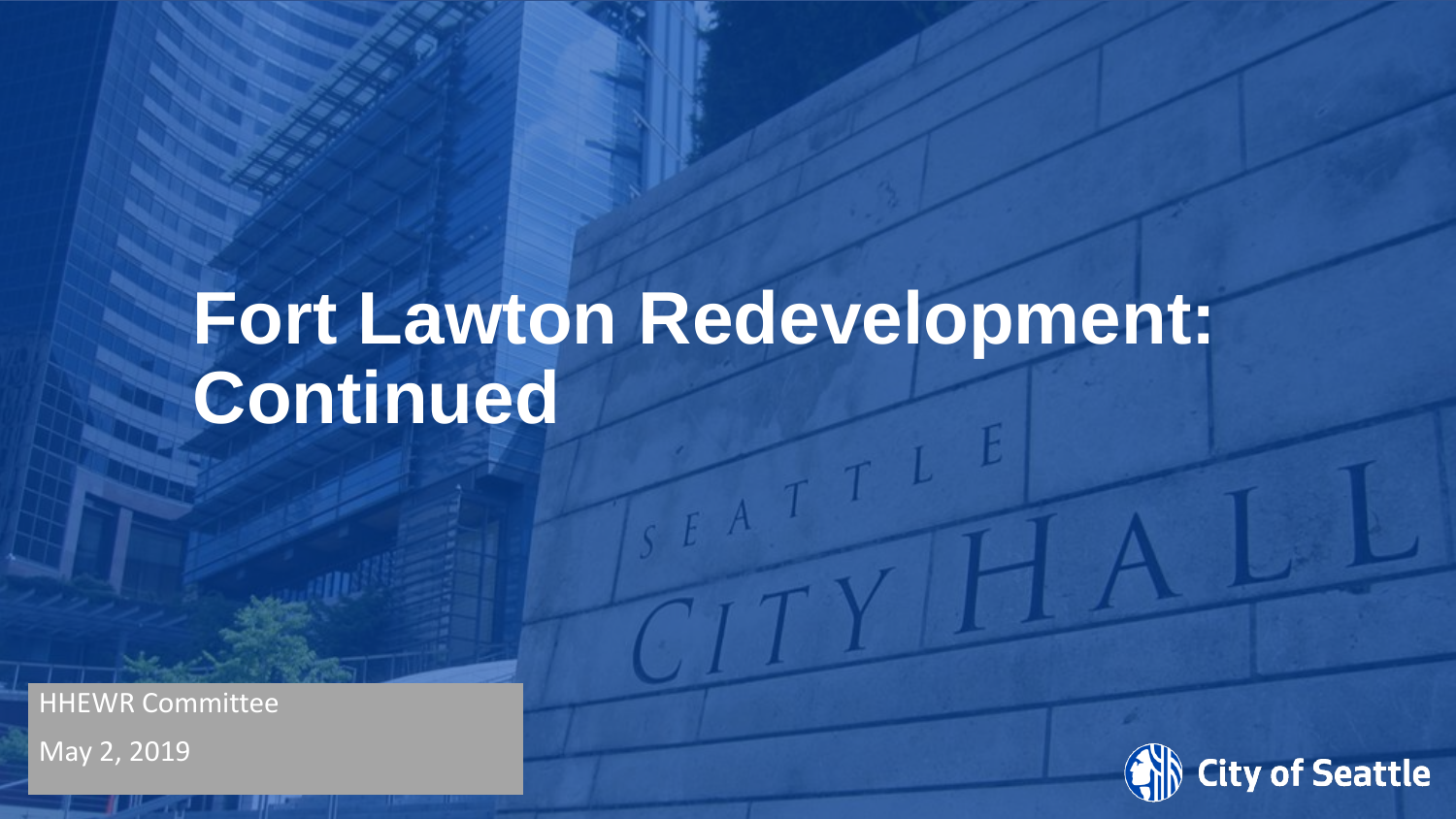## **Vision for Redevelopment**

Redevelopment Plan for 34-Acre Site

- Up to 238 affordable homes on approximately 9-10 acres, requires rezone to allow for a variety of housing types
- Parks and park related uses
	- $\sim$  13 acres for passive recreation for activities such as picnicking and viewing
	- Active Open Space: Two unlit multi-purpose athletic fields; ~ 5 to 6 acres
	- Maintenance building



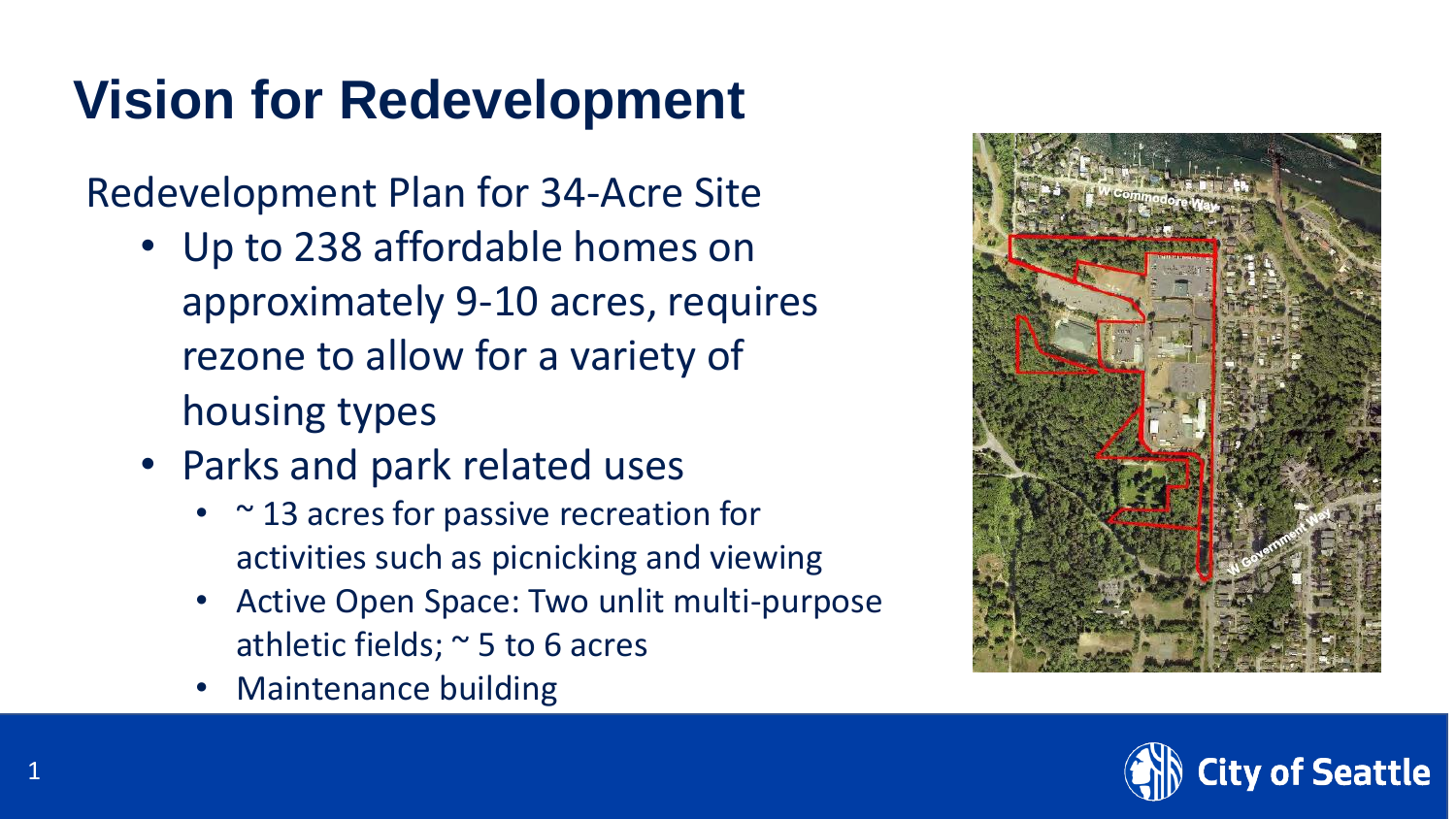### **Seattle Public Schools**

#### • **Redevelopment Plan:**

- Negotiations with Seattle Public Schools regarding interest in owning and maintaining land for two unlit multi-purpose athletic fields. Uses help meet SPS's educational/recreational needs, and serve the broader public.
- Likely subject of Joint Use of Facilities Agreement with Seattle Parks & Recreation.

#### • **Memorandum Of Agreement**:

- Subject to federal approval of Redevelopment Plan, District may apply to Department of Education for acquisition of  $\sim$  5 to 6 acres of property for multipurpose athletic fields
- District decides whether to acquire the Property based on terms approved by DoE
- Financial responsibilities for portion of predevelopment and caretaker costs
- If District elects not to acquire Property, City will acquire through public benefit conveyance by Department of Interior.

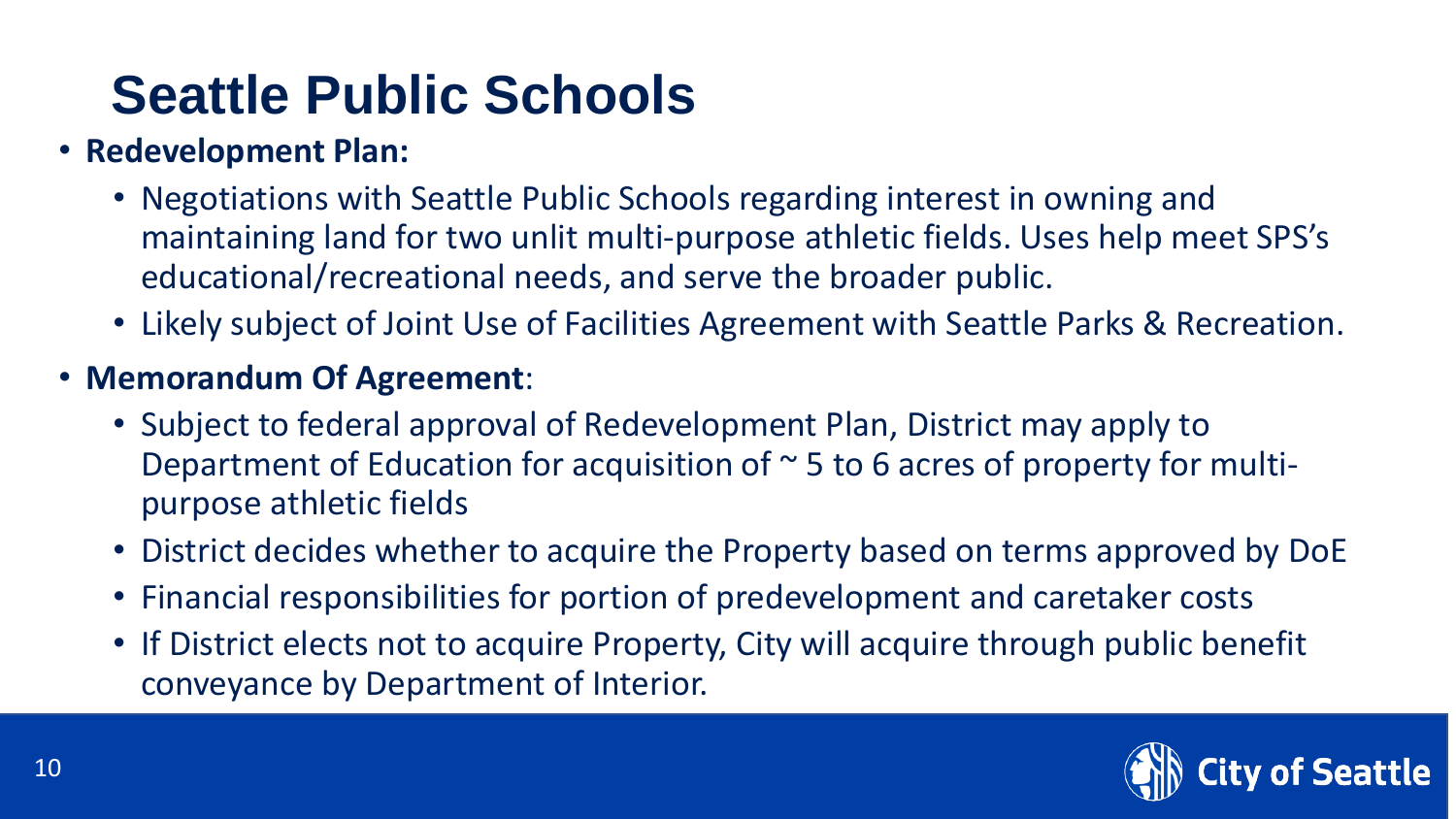### **Conveyances Overview**

| <b>Acquisition method</b>                                                                                                         | <b>Federal agency</b>                                                      | <b>Local entity</b>                                              | <b>Use</b>                                                                                                      |
|-----------------------------------------------------------------------------------------------------------------------------------|----------------------------------------------------------------------------|------------------------------------------------------------------|-----------------------------------------------------------------------------------------------------------------|
| Public conveyance \$0                                                                                                             | U.S. Department of<br><b>Housing and Urban</b><br><b>Development (HUD)</b> | City of Seattle/Office of<br><b>Housing</b>                      | Homeless supportive<br>housing for older adults<br>(Catholic Housing<br>Services, long-term<br>lease with City) |
| <b>Negotiated sale \$TBD</b>                                                                                                      | U.S. Army                                                                  | City of Seattle or<br><b>Catholic Housing</b><br><b>Services</b> | Affordable rental<br>housing for HHs $\leq 60\%$<br>of AMI                                                      |
| Public conveyance<br>\$0 (Habitat is submitting<br>documentation<br>supporting no cost<br>conveyance; minimum<br>discount is 75%) | U.S. Department of HUD                                                     | <b>Habitat for Humanity</b>                                      | Self-help ownership<br>housing for HHs $\leq$ 80%<br>of AMI                                                     |
| Public conveyance \$0                                                                                                             | <b>U.S. Interior (National</b><br><b>Parks Service)</b>                    | City of Seattle/Parks &<br>Recreation                            | <b>Parks and recreation</b><br>uses                                                                             |
| Public conveyance \$TBD                                                                                                           | U.S. Department of<br><b>Education</b>                                     | <b>Seattle Public Schools</b>                                    | Multi-purpose athletic<br>fields                                                                                |
| Public conveyance \$0                                                                                                             | U.S. Army                                                                  | <b>City of Seattle</b>                                           | Public right-of-way                                                                                             |

- Conveyance Process proceeded by survey and appraisal of site
- By January 1, 2020 City request for acquisitions to be submitted to Army